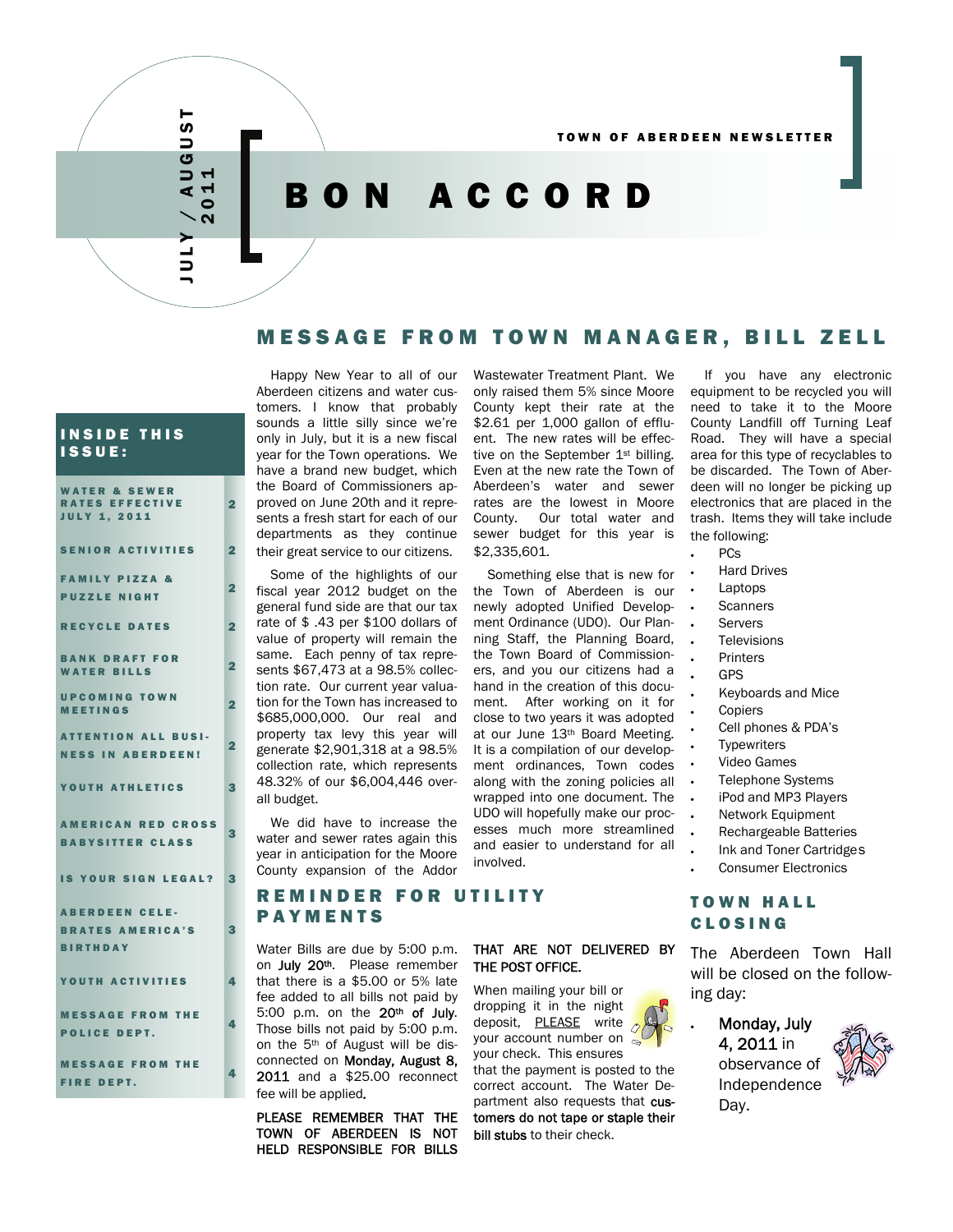#### **BON ACCORD**

# WATER & SEWER RATES EFFECTIVE JULY 1, 2011

The Town Board of Commissioners approved an increase in water and sewer rates that will take effect July 1, 2011. The increase will show on the September 1, 2011 water bill.

#### In-Town Water Rates (per billing cycle)

Base Charge (includes no usage) \$10.00

| 1,000 - 5,000 gallons                       | \$2.48 per thousand |
|---------------------------------------------|---------------------|
| 5,001 - 10,000 gallons                      | \$2.65 per thousand |
| 10,001 - 15,000 gallons \$2.81 per thousand |                     |
| 15,001 - 20,000 gallons \$2.98 per thousand |                     |
| 20,001 - 25,000 gallons \$3.31 per thousand |                     |
| Over 25,000 gallons                         | \$3.64 per thousand |

#### In-Town Sewer Rates (per billing cycle)

```
Base Charge (includes no usage) $10.00
```

| 1,000 - 5,000 gallons                       | \$2.76 per thousand |
|---------------------------------------------|---------------------|
| $5,001 - 10,000$ gallons                    | \$3.31 per thousand |
| 10,001 - 15,000 gallons \$3.86 per thousand |                     |
| 15,001 - 20,000 gallons \$4.41 per thousand |                     |
| 20,001 - 25,000 gallons \$4.97 per thousand |                     |
| Over 25,000 gallons                         | \$5.51 per thousand |

#### Out of Town Water Rates (per billing cycle)

|  | Base Charge (includes no usage) | \$ 16.00 |
|--|---------------------------------|----------|
|--|---------------------------------|----------|

| $1,000 - 5,000$ gallons                     | \$4.96 per thousand |
|---------------------------------------------|---------------------|
| $5,001 - 10,000$ gallons                    | \$5.29 per thousand |
| 10,001 - 15,000 gallons \$5.63 per thousand |                     |
| 15,001 - 20,000 gallons \$5.96 per thousand |                     |
| 20,001 - 25,000 gallons \$6.62 per thousand |                     |
| Over 25,000 gallons                         | \$7.29 per thousand |

#### Out of Town Sewer Rates (per billing cycle)

| Base Charge (includes no usage)             | \$16.00             |
|---------------------------------------------|---------------------|
| $1,000 - 5,000$ gallons                     | \$5.53 per thousand |
| $5,001 - 10,000$ gallons                    | \$6.06 per thousand |
| 10,001 - 15,000 gallons \$6.58 per thousand |                     |
| 15,001 - 20,000 gallons \$7.11 per thousand |                     |
| 20,001 - 25,000 gallons \$7.63 per thousand |                     |
| Over 25,000 gallons                         | \$8.16 per thousand |

# SENIOR ACTIVITIES

#### Chair Exercises

Date: Every Tuesday & Thursday Time: 10:30 a.m. - 11:30 a.m. Cost: \$2/month Residents & \$5/month Non-Residents Location: Aberdeen Recreation Station

#### Art Classes

#### Date: Every Wednesday

Time: 9:00 a.m. - 12:00 p.m. Cost: \$2/month Residents &

 \$5/month Non-Residents Location: Aberdeen Recreation Station *Participants must supply own materials.* 

#### Bingo

Dates: Thursday, July 7 & August 4 Time: 2:00 p.m. - 3:30 p.m. Cost: \$1 Residents & \$2 Non-Residents Location: Aberdeen Recreation Station *Participants should bring a wrapped prize or prizes of \$5 or less.*

# FAMILY PIZZA & PUZZLE NIGHT



great way to get the family together and enjoy some hot pizza and friendly competition. Each family will receive a puzzle and have 2 1/2 hours to put it together. The first family to put their puzzle together in the allotted time will receive a prize. If you have any questions, please contact Ryan Gordon at rgordon@townofaberdeen.net or 944- PARK. Please RSVP by August 12, 2011.

#### Date: Friday, August 19, 2011

Time: 6:00 p.m.—8:30 p.m. Location: Aberdeen Recreation Station Cost: \$9 Family/Group of 4 Residents

 \$12 Family/Group of 4 Non-Residents \$2 for each additional member

# RECYCLE DATES

#### Monday Recycle Dates:

| $^\star$                     | July 11 | $^\star$ | August 8  |
|------------------------------|---------|----------|-----------|
| $\star$                      | July 25 | $^\star$ | August 22 |
| <b>Friday Recycle Dates:</b> |         |          |           |
| $^\star$                     | July 8  | *        | August 5  |
| $\star$                      | July 22 | $^\star$ | August 19 |

#### BANK DRAFT FOR WATER BILLS

The Water Department still offers and encourages bank draft for utility payments. This option for payment requires the customer to sign up on bank draft (ACH Withdrawal) by submitting a voided check and a signed copy of a release for the funds to be withdrawn form. The water bill payment is drafted from the customer's bank account on or around the 10th day of the billing month. This method is a wonderful option for those who travel often or just need one less worry about getting their payment in on time.

PLEASE REMEMBER: When signing



up for bank draft, your account has to be pre-noted through your bank

with a 00.00 charge one billing cycle prior to your account actually being drafted. We recommend you plan for this. Check your bank account to confirm the pre-note amount is 00.00. When you receive your water bill statement after the pre-note, your water bill statement will state "Your account will be drafted…" at this point you know all your information has cleared and you're successfully set up for bank draft (ACH Withdrawal). If you have any questions, please call the Water Department at 944-7799.

# UPCOMING TOWN MEETINGS

- Town Board Work Session Thursday, July 28, 2011 at 5:30 p.m.
- Regular Town Board Meeting Monday, August 8, 2011 at 6:00 p.m.
- Planning Board Meeting Thursday, August 18, 2011 at 6:00 p.m.

# ATTENTION ALL BUSI-NESSES IN ABERDEEN!

The 2010 Business License year has expired and renewals were mailed out in May. The 2011 Business License year begins July 1, 2011 and all businesses (except those exempt by the State) in the Town of Aberdeen or operating in the Town must have a valid 2011 Business Licenses to operate. If you have not received your new Business License, please make all effort to renew the license before August 1, 2011, at which time late fees and penalties will be applied. For questions or concerns, please call Shelbi O'Brien at 944- 7799. When you receive your official 2011 Business License, enclosed will be a sticker which represents the new Town of Aberdeen brand, please display the sticker in your store window.

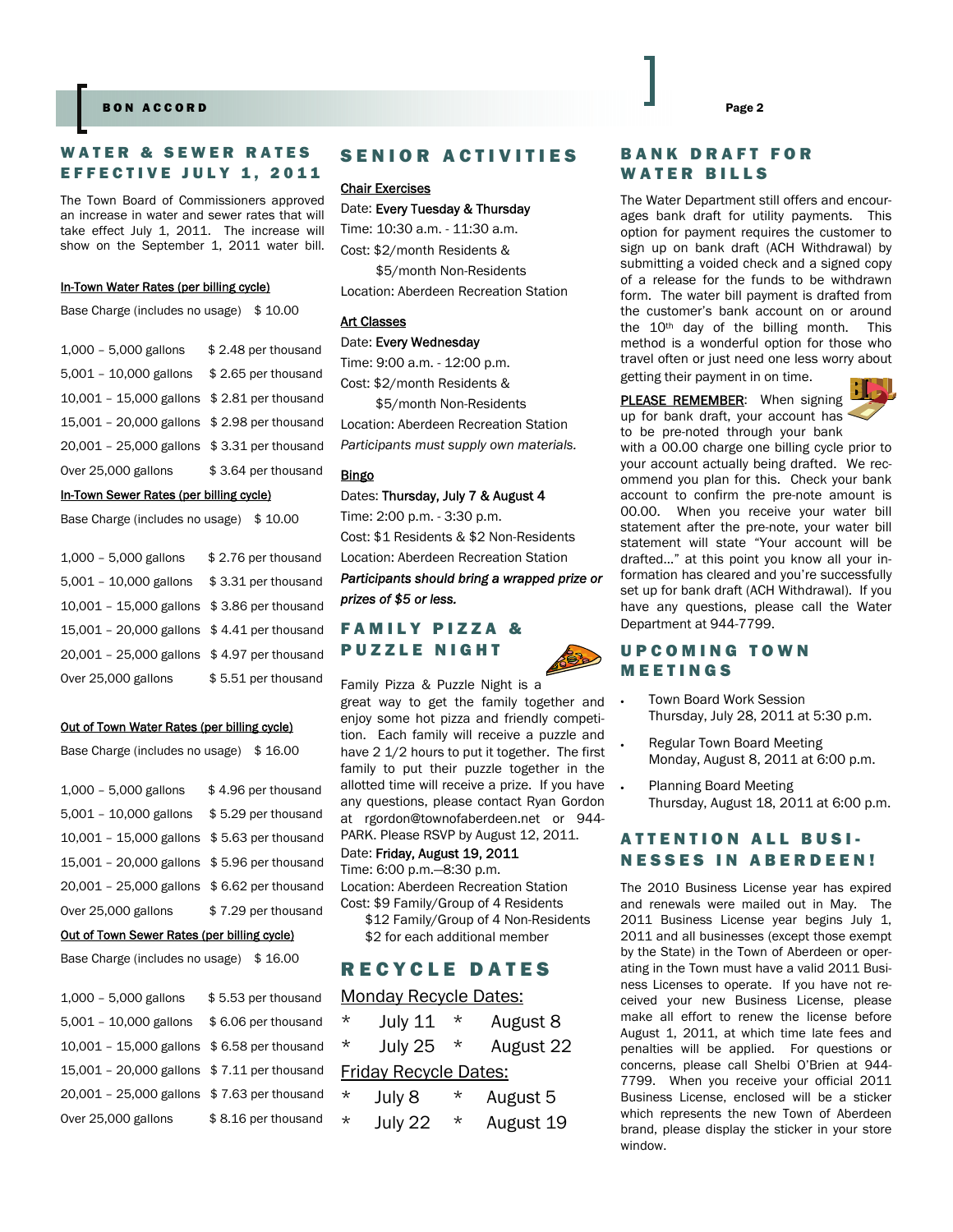# YOUTH ATHLETICS

#### Girls Flag Football

The Aberdeen Parks and Recreation Department is developing a Girls Flag Football League for girls ages 9 to 12. This league will allow the participants to take part in learning the fundamentals and

strategies of football while having fun with their teammates. Games and practices  $\mathbb P$ will be held at Colonial Heights



Park on Tuesday and Thursday evenings. Registration runs through July 8<sup>th</sup>. Registration forms can be picked up at the Aberdeen Recreation Station at Aberdeen Lake Park. A registration form and copy of the birth certificate are required. Girls flag football is increasing in popularity around the United States, so join Aberdeen Parks and Recreation Department in this fun and latest trend! Fees are \$12 Residents and \$25 Non-Residents.

#### Fall Baseball

Dust off your glove and shine up your cleats, Aberdeen Parks and Recreation Department is conducting a Fall Baseball League for boys and girls ages 9-12 (age as of August 1, 2011). Practices and games will be held at Colonial Heights Park on Monday and Wednesday evenings and Saturday mornings. Fees are \$12 for Residents and \$25 for Non-Residents. Registration will start August 1<sup>st</sup> and run through August 19<sup>th</sup>. A copy of the birth certificate is required for all new participants. Registration forms can be picked up at the Aberdeen Recreation Station at Aberdeen Lake Park. A registration form and payment must be received by August 19th. For additional information, please contact Joseph Keel at 944-7275 or jkeel@townofaberdeen.net.

#### T-Ball



Aberdeen Parks and Recreation Department is conducting a Fall T-Ball League. This activity is available for boys and girls ages 4-5 (age as of August 1, 2011). Practices and

games will be held at Colonial Heights Park on Tuesday and Thursday evenings and Saturday mornings. Fees are \$12 for Residents and \$25 for Non-Residents. Registration will start August 1<sup>st</sup> and run through August 19<sup>th</sup>. A copy of the birth certificate is required for all new participants. Registration forms can be picked up at the Aberdeen Recreation Station at Aberdeen Lake Park. A registration form and payment must be received by August 19th.

# AMERICAN RED CROSS BABYSITTER CLASS

The American Red Cross Moore County Chapter will be offering a 7 hour babysitter training course which will be held at the Aberdeen Recreation Station for children ages 11— 15. This class will cover information on the supervision of children and infants, basic child-care skills, the use of age-appropriate toys & games, bed time, discipline issues,

how to identify safety hazards and prevent injuries, and cover emer-



gency situations. We will go over how to communicate effectively with parents, children, and how to interview for babysitter jobs. Each participant will receive a training handbook, emergency reference guide, and CD-Rom as well as certification. Registration forms are available at the Aberdeen Recreation Station. Pre-registration is required.

Dates:

Class - July 9, 2011 Registration Deadline: July 1, 2011 Class - August 27, 2011 Registration Deadline: August 24, 2011 Time: 9:00 a.m. - 4:00 p.m. Cost: \$40.00

# IS YOUR SIGN LEGAL?

PORTABLE signs are defined as any sign which rests upon, but is not permanently attached to the ground, a structure frame, building or other surface and is designed and constructed to be moved, at minimal cost, from one location to another. Portable signs include but are not limited to the following: trailer signs, signs on the top of a vehicle, sandwich board signs and sidewalk or curb signs. Portable signs are prohibited with the exception of temporary real estate signs and banners. Temporary real estate signs may not exceed 12 square feet in area and must be displayed on the property proposed for sale or lease and located on private property behind the property line. Such signs may be indirectly illuminated in nonresidential districts. They do not require a permit, but banners do.

Banners (temporary signs) are allowed in town and will be regulated in compliance with the Town's new Unified Development Ordinance. They may be up to 24 square feet in size and may stay up for 21 consecutive days. They may not be issued for the same business, group or event in less than 3 month intervals. For questions, contact the Planning Dept. at 944-7024.

# ABERDEEN CELE-BRATES AMERICA'S BIRTHDAY

Aberdeen plans to celebrate America's Birthday with a day of fabulous fun activities on Monday, July 4th. The 2011 "Fun Family Fourth of July" sponsored by the Aberdeen Parks and Recreation Department, will be held at Aberdeen Lake Park. The Town of Aberdeen's 47th Annual Celebration will offer entertainment and activities for people of all ages. Activities and games will start at 5:30 p.m., with live music beginning at 6:00 p.m.

Admission is free to the park. Children can purchase a wrist band for \$3.00, which will allow them to participate in games and a variety of activities, win prizes, and have their face painted.



Some of the activities include face painting, inflatable bouncy castles, and games. The games for children and teenagers include duck pond, patriotic cookies, patriotic bean bag toss, basketball toss, crafts, and American bead necklaces. Glow in the dark necklaces and American flags will be sold by two local organizations. Pony rides will also be available for children.

Red, white and blue colors will adorn the park as folks gather to honor America and to celebrate this patriotic day! Citizens of all ages are encouraged to dress in their patriotic colors and participate in the costume contest. Prizes will be awarded in the Most Patriotic, Best Costume, and Most Original Costume.

There will be several food vendors present selling funnel cakes, barbecue, lemonade, hot dogs, Philly steak sandwiches, tacos, sodas, Italian icees, pop corn, and cotton candy.

Grab your blankets and lawn chairs and bring the family and friends. *Please no pets, no alcoholic beverages, no personal fireworks, and no coolers!* 

The day will conclude with one of the largest and most exciting fireworks displays in the region. For additional information, please call the Aberdeen Parks and Recreation Department at 944-PARK.